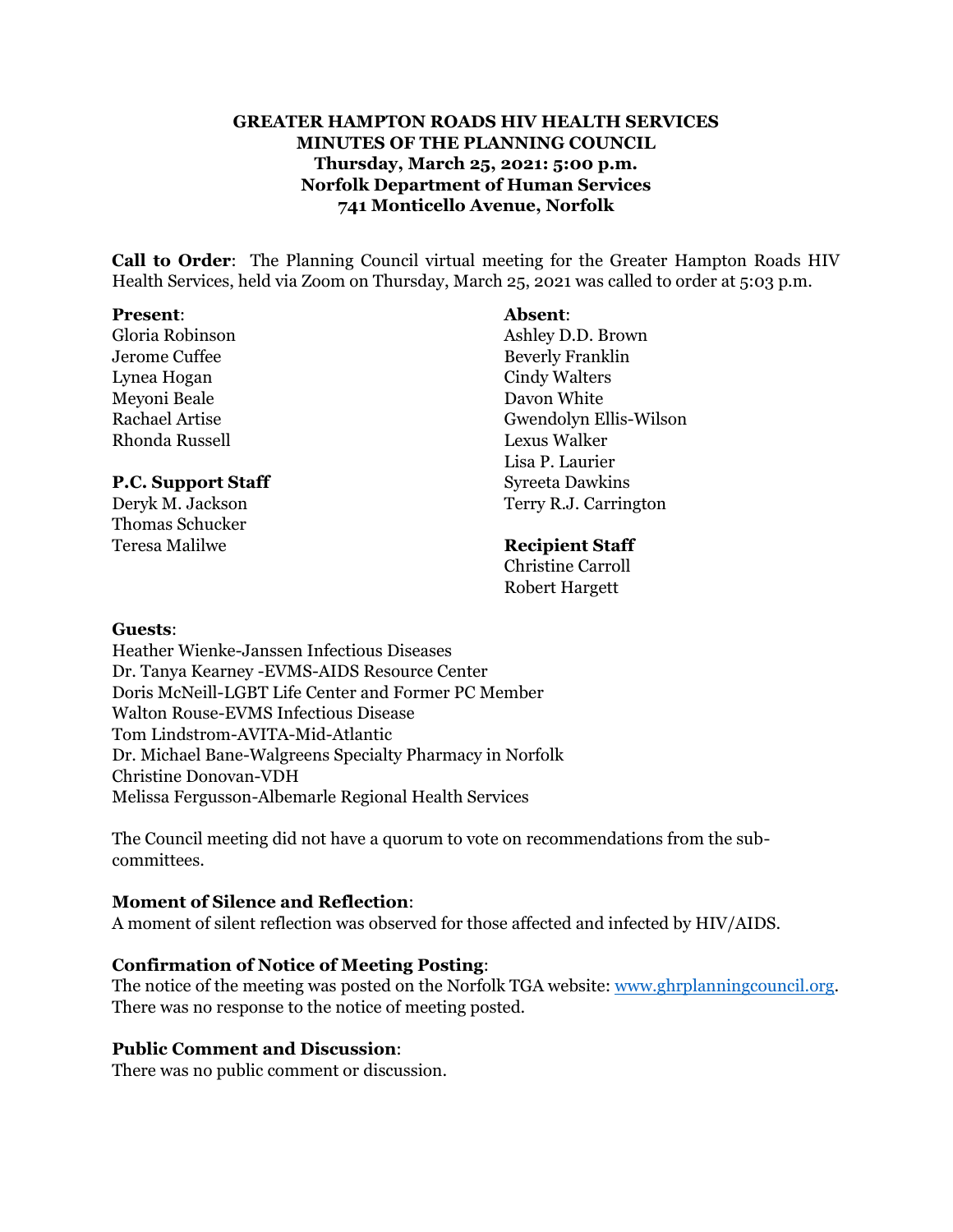#### **Review of Minutes:**

After review, there was a correction regarding:

• Mr. Rouse's current employment. It was noted that Mr. Rouse is employed as a Medical Case Manager with EVMS Infectious Disease, Internal Medicine Department.

A motion was moved by Meyoni and properly seconded by Gloria to approve the minutes with noted correction. The motion passed.

# **Planning Council Activity Timeline (P-CAT)**

## **Committee Reports**:

#### **Community Access Committee**:

The committee met as scheduled on Wednesday, March 10<sup>th</sup>.

#### • **Presentation**:

The committee invited Dr. Michael Bane to the meeting to discuss access to medications in Norfolk, especially in view of the inability of the Hague Pharmacy to provide HIV medications to consumers. Dr. Bane, a Pharmacist at the Walgreens Specialty Pharmacy, gave the committee another presentation of the services offered, to the community and consumers, by the Walgreens Specialty Pharmacy in Norfolk .

## • **Consumer Survey:**

The committee will add a Wi-Fi question to the Consumer Survey which will be distributed through Survey Monkey. The Wi-Fi question will be added to the survey in order to determine how the price of Wi-Fi services have affected some consumers during the COVID-19 pandemic, especially with the increased need for telemedicine/telehealth activities.

## • **Virtual Town Hall Meeting**:

The committee is planning a virtual Town Hall Meeting, scheduled for some time in August/September 2021. The committee is still at the very beginning stages of planning for the Town Hall Meeting.

## • **Donation Letters**:

Draft Letters requesting donations were sent out to the committee for review and input. One donation request letter is to the community, and the other is a donation request letter to Pharmaceutical companies. The committee is trying to get assistance for additional funding for the Statewide Consumer Retreat and some of the committee activities. The committee is still waiting to vote on the two donation letters.

## • **Meeting with the Recipient**:

The committee is looking to schedule a meeting with the Recipient Staff to discuss additional funding for the committee budget request for the upcoming Statewide Consumer Retreat which is scheduled for October 9<sup>th</sup> and 10<sup>th</sup> of this year.

The next committee virtual meeting will be Wednesday, April  $14<sup>th</sup>$  at 6:00 p.m.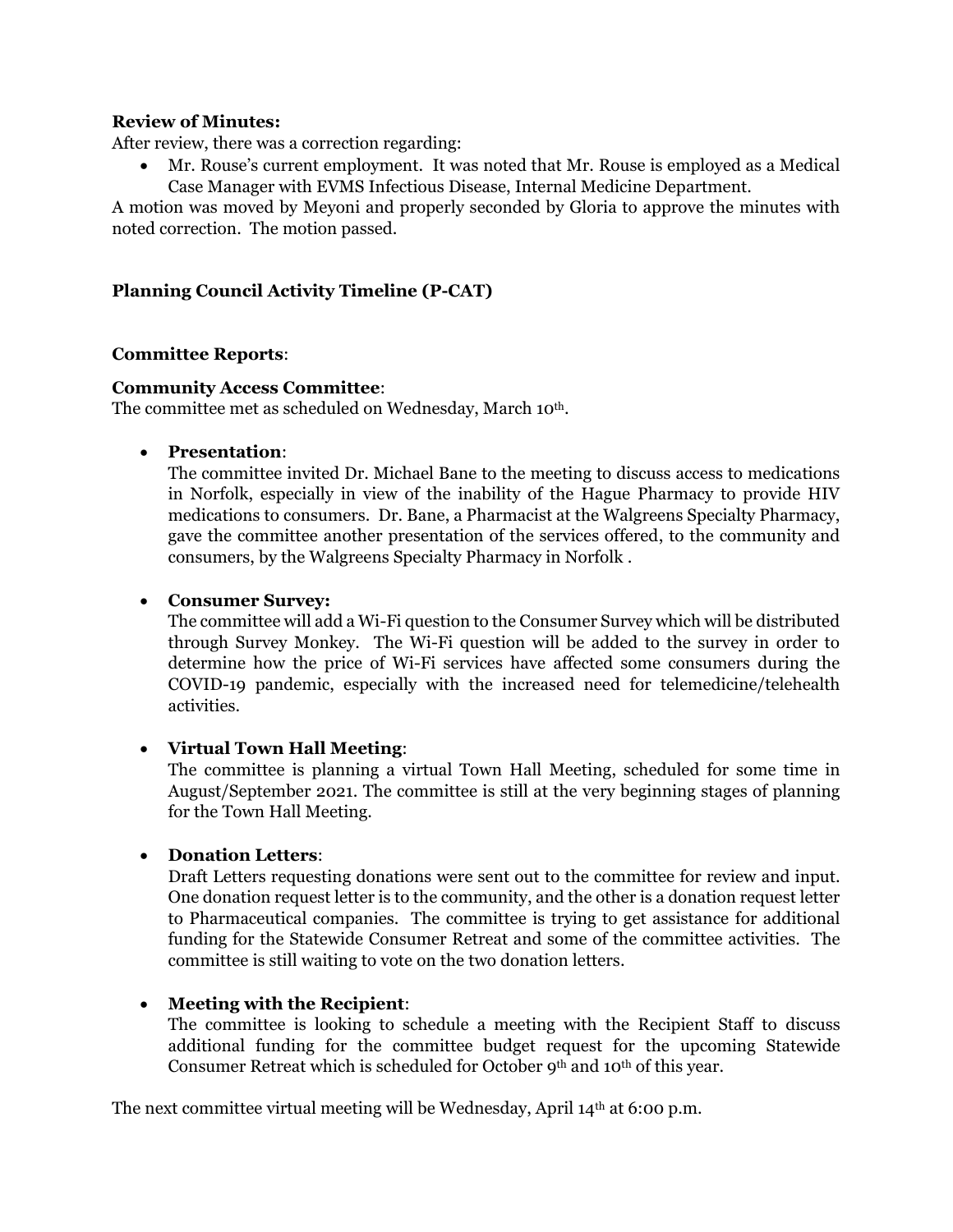## **Membership and Nominations Committee**:

The Planning Council Co-Chair presented the Membership and Nominations Committee Report and noted that the committee met as scheduled at 2:00 p.m. on Thursday, March  $25<sup>th</sup>$ . The committee interviewed an applicant for Planning Council membership. After the interview process, the committee voted to accept the applicant to the Council. Because of lack of a quorum, the committee's recommendation will be presented for a vote at the April 29th meeting.

The committee reviewed the Part A Norfolk TGA Metrix for vacancies that need to be filled. Two letters were sent out, one to Sub-Recipients and the other to City Officials in the TGA's service area asking for help with the committee's recruitment efforts. There are currently seven vacant slots that need to be filled.

The next committee meeting will be Thursday, April 29<sup>th</sup> at 2:00 p.m.

## **Quality Improvement/Strategic Planning (QISP) Committee**:

In the absence of the committee's Co-Chair, Support Staff presented the report and noted that the committee met as scheduled on March 16, 2021. At the meeting, the committee reviewed the RFP for the upcoming Triennial Needs Assessment and made minor revisions to the RFP.

It was noted, during the meeting that the Project Officer gave some feedback on the Service Standards. The committee agreed on revising the Service Standards. Copies of the Service Standards with recommended revisions will be emailed to the committee for review and discussion at the next committee meeting, and subsequently will be given to the Project Officer for approval.

The next committee meeting will be Tuesday, April 20<sup>th</sup> at 4:00 p.m.

## **Priorities, Allocations and Policies Committee**:

The committee met as scheduled at  $3:00$  p.m. Thursday, March  $25<sup>th</sup>$ . The committee discussed:

## • **The Policy and Procedures Manual**:

The committee made some minor changes to the document and voted to approve the Policy and Procedures Manual as revised. The completed and signed off Manual will be sent to the Project Officer for final approval.

## • **Expenditure Summary Report**:

The Expenditure Summary Report which was reviewed by the committee was for the period ending January 31, 2021 dated March 17, 2021. The report captures the eleven (11) months of the grant year. The target expenditure was at 92%. Overall, the TGA was at 80% of the target. The committee noted and discussed with concern, some service categories that were underspending, such as:

- o The AIDS Pharmaceutical Assistance (Local) Drug Reimbursement at 33%
- o Substance Abuse Treatment Services (Outpatient) at 0%

During the discussion, the committee recommended some funding changes going into the new grant year.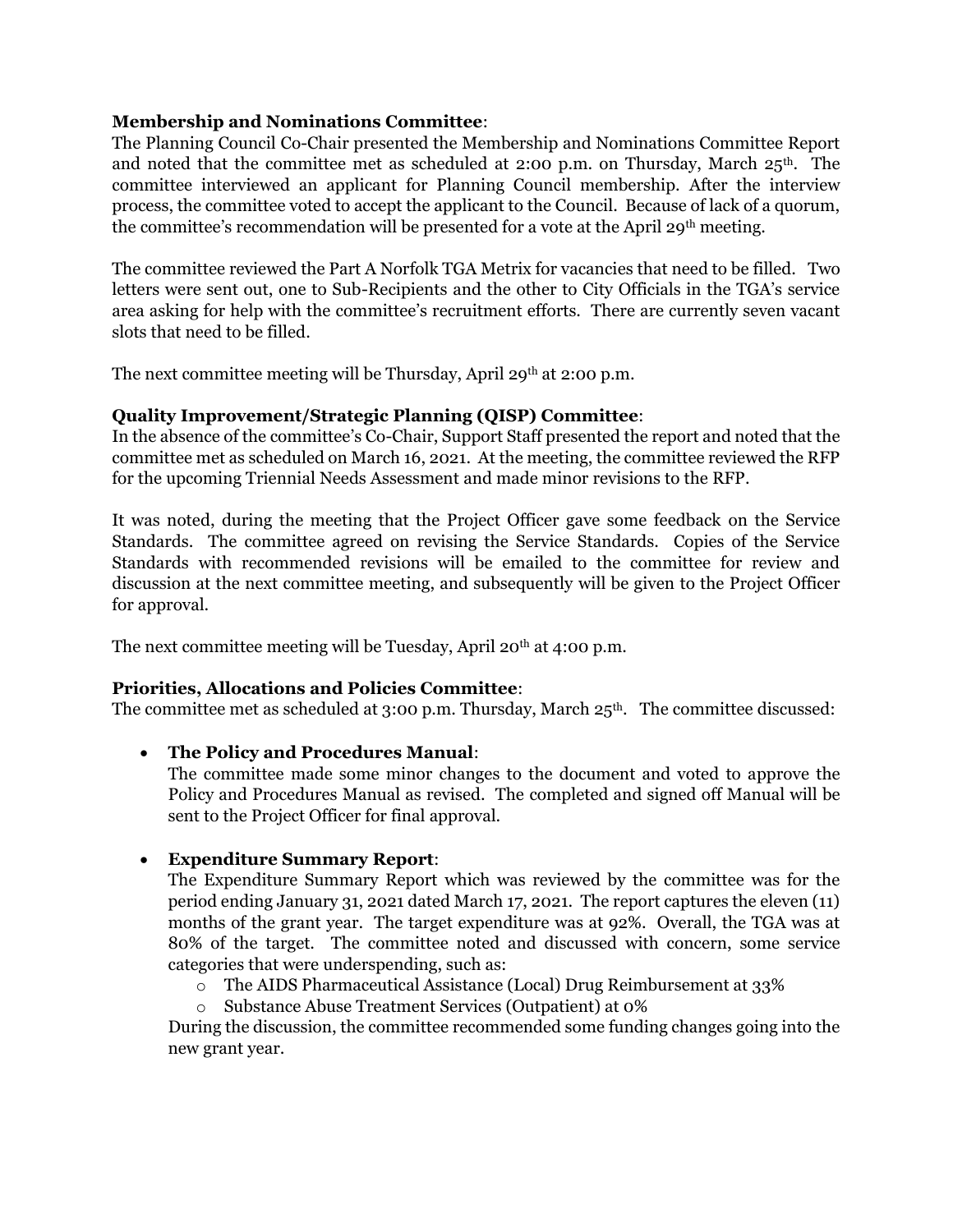# • **COVID-19 AWARD**:

The committee also discussed the COVID-19 Award ending March 31, 2021. The target for the Award was at 83%. The TGA expenditure was at 59%. There are no more additional COVID-19 funds for the new year.

The final expenditures and reimbursements have to be submitted to the Recipient Office by May 31st. The Final, Final Expenditure Summary Report will be submitted to the Council once the expenditures and reimbursements have gone through.

The next committee meeting will be April 29<sup>th</sup> at 3:00 p.m.

# **Program Updates:**

# **Part A Program Manager's Report**:

The TGA has not yet received the full award. A partial award of \$1.9 million was received. The City of Norfolk put up the funds in the interim. As a result, award letters went out last week to all Sub-Recipients at level funding. Adjustments will be made, accordingly, when the full award has been received. All Sub-Recipients have a deadline of March 30<sup>th</sup> to submit their budgets and work plans so that the Recipient Staff can begin the contracting process.

Once the full award has been received, the Priorities, Allocations and Policies Committee and the Recipient's Office will hold an emergency meeting for reallocations depending on whether there will be an increase, a reduction, or level in funding.

The Recipient's Office is doing a Request for Proposals for Quality Improvement/Strategic Planning Consultant, Drug Reimbursement (Local), and Housing Assistance Services. This should be coming out, in about a week. Council members were asked to encourage interested individuals they know to check the City of Norfolk, Purchasing Department website.

With regard to the Hague Pharmacy and concern for the HIV medications, another Ryan White agency has picked up that particular service under HIPCSA and is providing the medications to clients that need it. The Recipient's Office will not use that particular agency again; that is why the RFP is going out.

## **Part B (VDH) Update:**

The Part B Representative presented a verbal update, as follows:

- VDH is having a special enrolment period for the marketplace for the ACA Health Insurance from February 15<sup>th</sup> through May 15<sup>th</sup>. Benalytics will be completing all marketplace enrolments during this special enrolment period for VDH.
- VDH is receiving some non-secure emails that contain protected health information and/or personal identifiable information. VDH wants to remind people that VDH is not able to accept emails with clients' information through unsecured system. VDH is asking that all client information, data included, be sent through VDH secure email portal.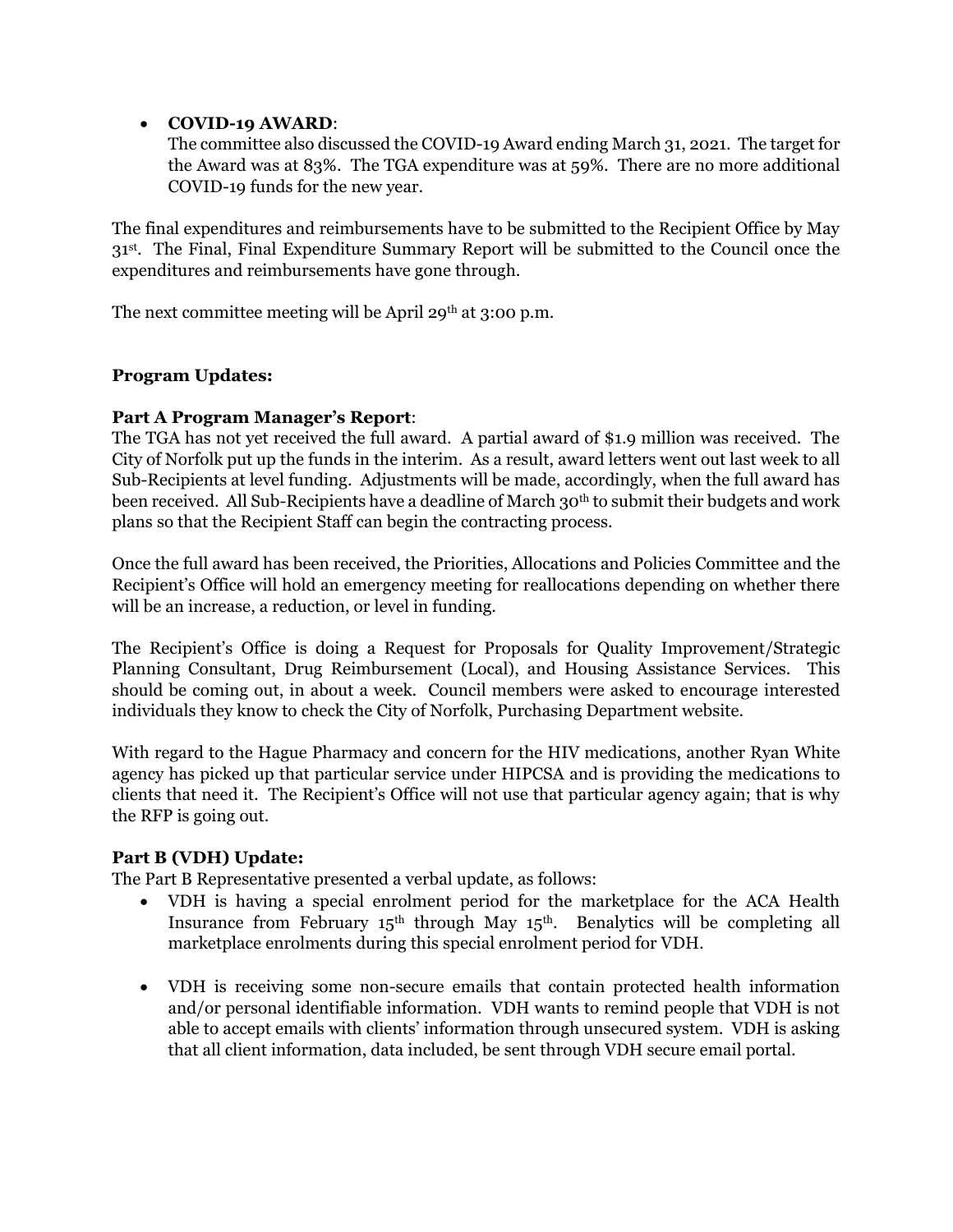• VDH is currently exploring ways for Ryan White Clinical Service Providers to get access to provide COVID-19 vaccines. The Director is gathering information and data to determine the Ryan White funded Clinical Service Providers and will, shortly be reaching out to them to discuss how to proceed and how VDH can proceed and provide vaccines for people living with HIV.

Gloria, the VDH Representative on the Planning Council stated that she was resigning her position at the Virginia Department of Health effective April 2nd. Ms. Scott will submit a name for the Planning Council to determine the next Part B Representative on the Council. This was her last Planning Council meeting. She noted how she enjoyed being a part of the Council and the lessons learned. The Co-Chair thanked her for her time, commitment, and dedication during her time on the Council. Everyone wished her the best in her future endeavors.

# **Part C Update:**

Mr. Rouse from EVMS presented the Part C update and noted that for the last month and two days, nothing much has changed: There were:

- 46 clients for Non-Medical Case Management.
- 5 clients for Oral Health
- 7 clients for Lab Visits
- 70 unduplicated patients

From copies of the Part C update, Mr. Rouse encouraged the Council members to read what Part C does for Early Intervention Services (EIS). The document also provides the Part C cost categories. A map was attached to the report showing areas covered by Part C. Mr. Rouse, however, warned that that was an old map.

## **HOPWA Update:**

In the absence of the HOPWA Representative, there was no HOPWA update presented to the Council.

## **New Business**:

In order for the Planning Council to be compliant, Support Staff asked Council members to assist with the recruitment efforts for Council membership. In the absent of the Membership and Nominations Co-Chairs, it was difficult to know whether the *Bring-One to the Table* request letters to Council members has yielded any positive results in the recruitment efforts.

#### **Announcements**:

The Spring HIV Conference is scheduled for April 21, 2021. It will be a virtual event. An announcement, in this regard, was sent to all Council members by Support Staff.

## **Next Meeting Date**:

The next virtual Planning Council meeting will be Thursday, April 29<sup>th</sup>, at 5:00 p.m.

## **Meeting Adjournment**:

With no other business to discuss, a motion was moved by Lynea and properly seconded by Meyoni to adjourn the meeting. The motion passed.